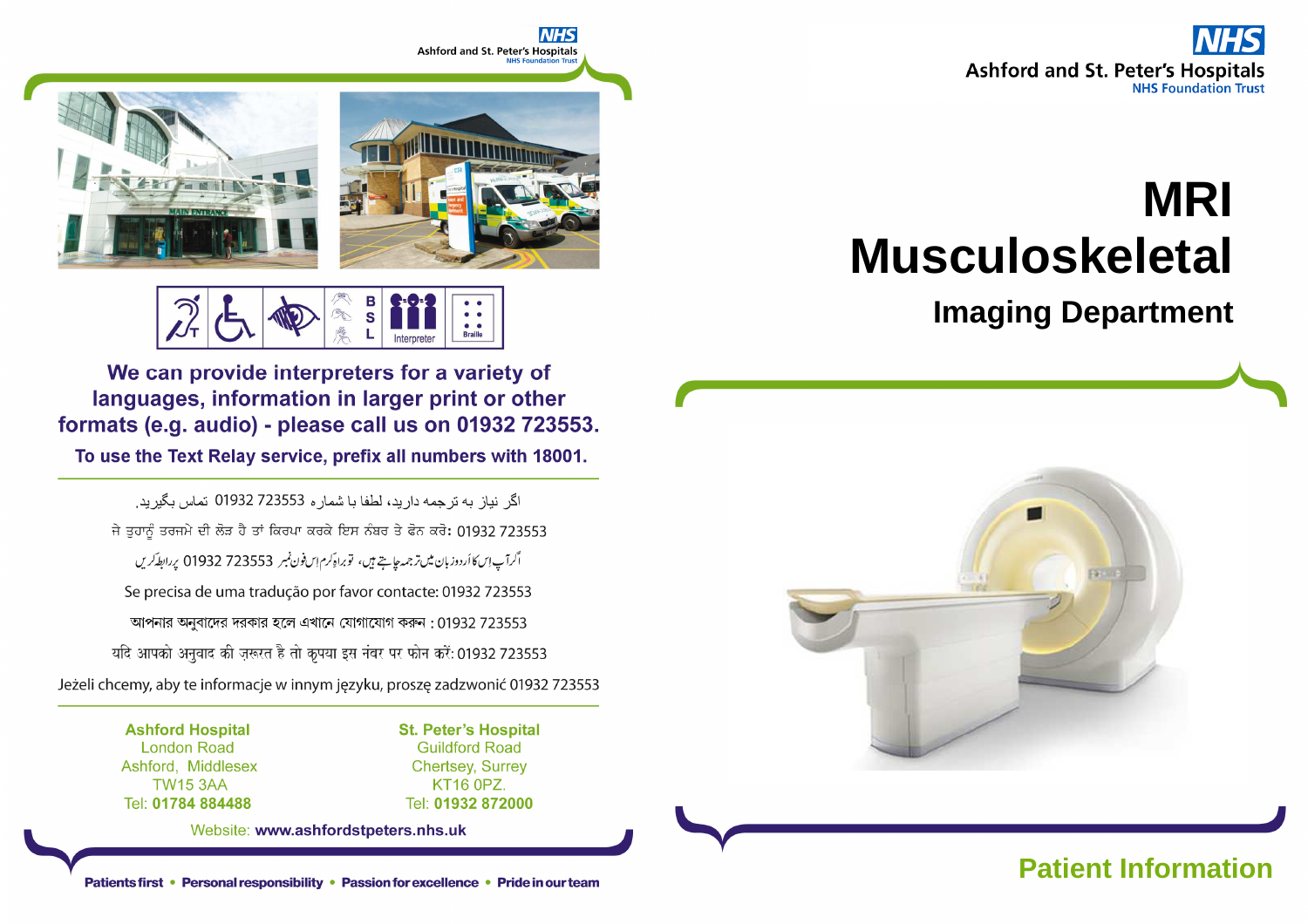#### **Further Information**

 We endeavour to provide an excellent service at all times, but should you have any concerns please, in the first instance, raise these with the Matron, Senior Nurse or Manager on duty.

 If they cannot resolve your concern, please contact our Patient Experience Team on 01932 723553 or email **asp-tr.patient.advice@nhs.net**. If you remain concerned, the team can also advise upon how to make a formal complaint.

**Author:** Dr Adeeb Alam **Department:** Imaging**Version:** 4 **Published:** Mar 2018 **Review:** Mar 2020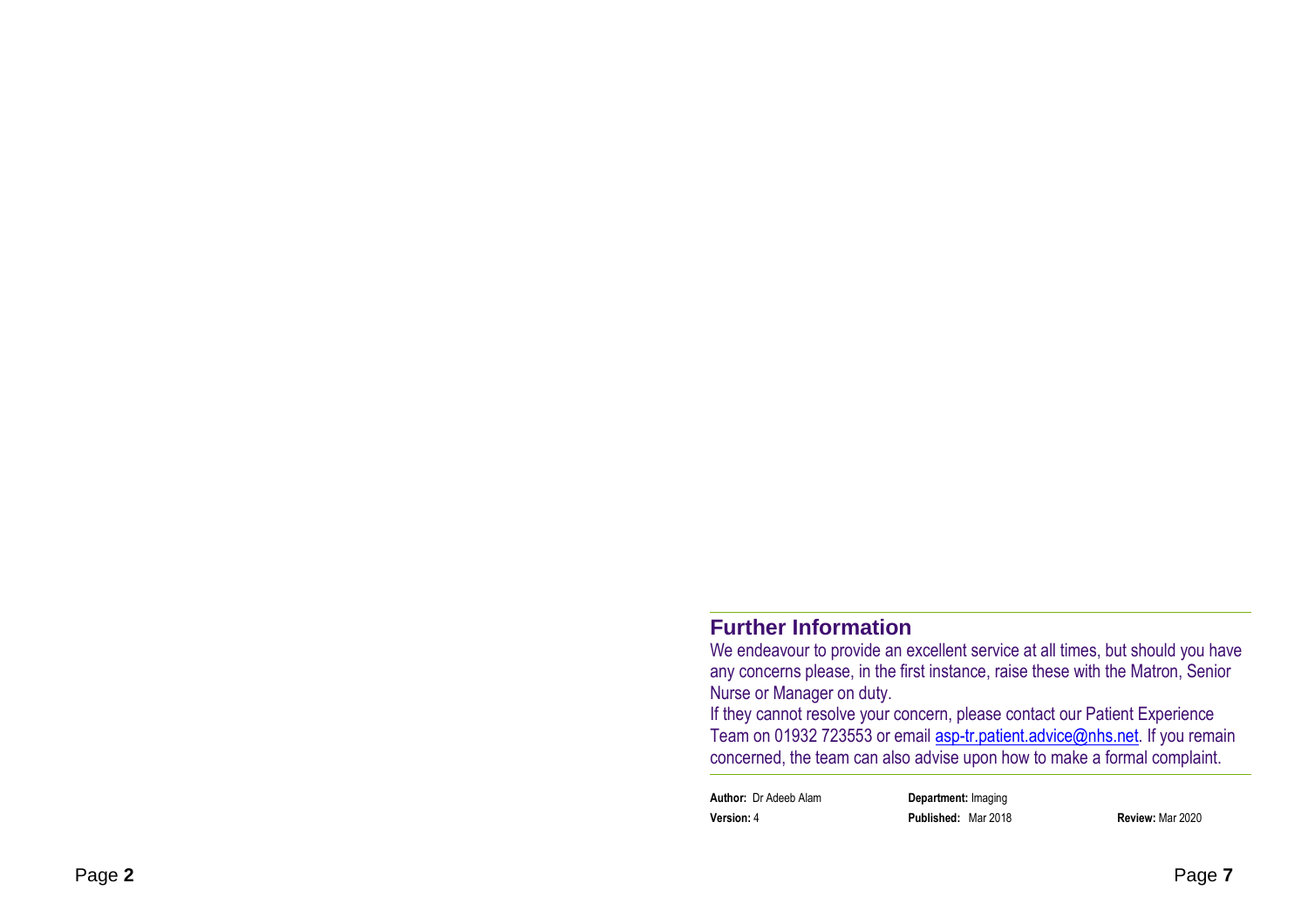scan. You will be given ear plugs or headphones and will be offered a choice of music to listen to during the scan.

During the scan you will hear loud knocking noises, which occur in bursts during each imaging sequence. The radiographer will be able to see and hear you during the scan and can talk to you through an intercom.

Scans usually take about 20 – 30 minutes depending on the part of the body being scanned. During the scan you must remain motionless or else the images obtained will be blurred, and they may have to be repeated.

For some scans, an injection of a contrast agent (dye) may have to be given into a vein, to help with the interpretation of the scan. You should inform the staff if you have any known allergies. If you have severe kidney problems we cannot use the injection. Your referring doctor will be asked to provide us with an up to date test of your kidney function to ascertain whether it is safe to use the injection.

### **After the Scan**

You should be able to leave immediately after the scan and continue normal activities. If you have been given a sedative, you should not drive, operate machinery or drink alcohol for 24 hours.

The MRI scanner generates a large number of images, which will be reported by a radiologist (X-Ray Doctor). The report will be sent to the doctor who referred you for the scan.

## **MRI SCAN – Musculoskeletal**

Magnetic Resonance Imaging (MRI) is an advanced method of creating images of the inside of the body without using X-rays or other forms of ionising radiation. It uses a combination of strong magnetic fields and radio waves, and a computer to produce pictures of any part of the body. MRI scans can be used to image the brain and spine, the heart and blood vessels, the liver and biliary system, kidneys and urinary tract, pancreas, uterus and ovaries, bowel and any sites of inflammation and tumour growth.

In the musculoskeletal system, MRI is used to evaluate:

- joints for trauma, including ligament and tendon injuries and fluid collections, meniscal tears in knees, degenerative and arthritic changes;
- muscles for strains, tears, haematoma, infection and other forms of inflammation;
- bones for fractures (including stress fractures), bruising and inflammation including osteomyelitis, and tumours;
- soft tissues for cysts and tumours;
- the spine for disc disease including protrusions and discitis, fractured and collapsed vertebrae, spinal cord and nerve root compression and inflammation within or around the spinal cord.

### **Preparing for an MRI scan**

Usually, no special preparation is required. You can eat and drink normally unless you are told not to. You can continue normal